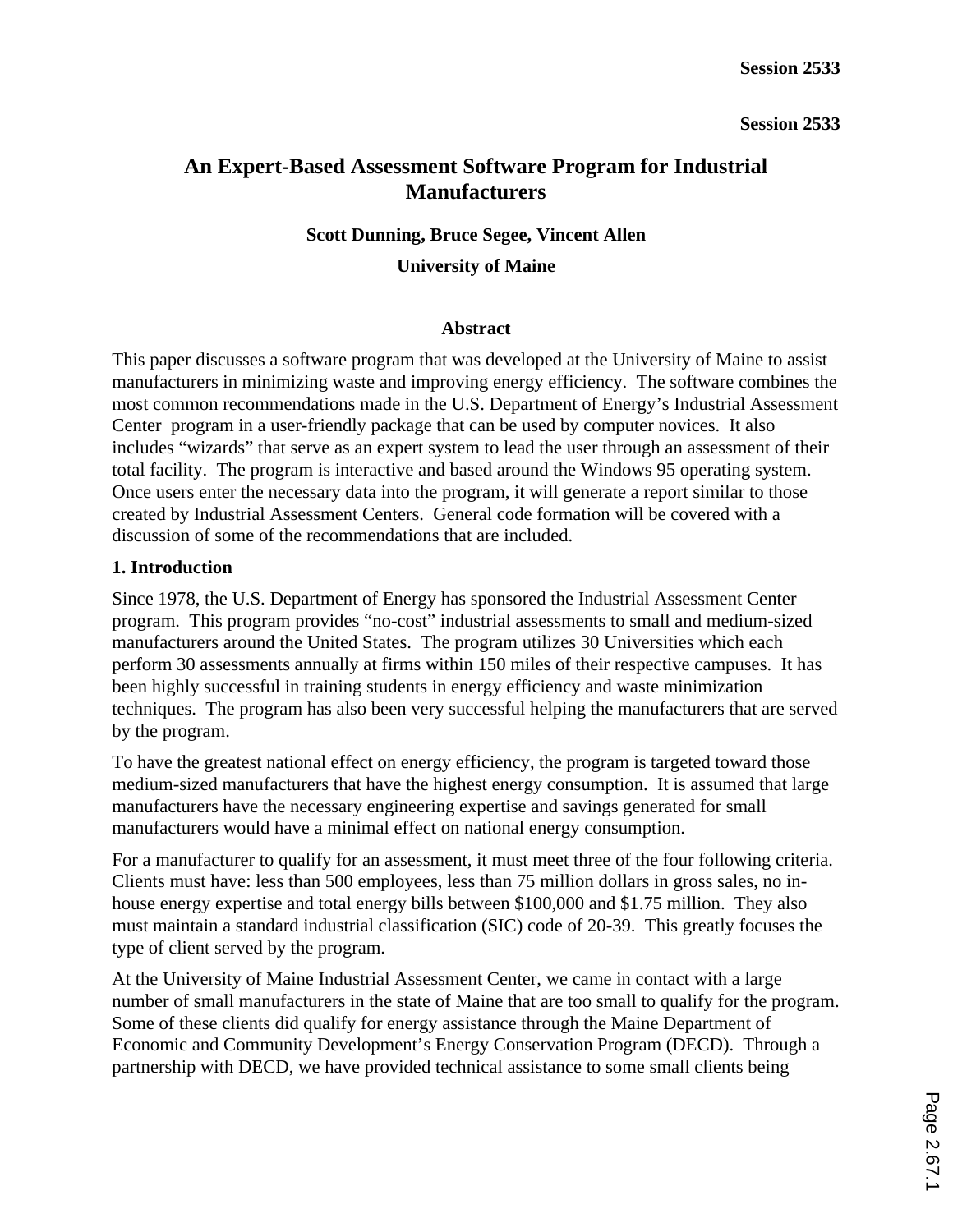served by this state program. In this role, we found several of the common recommendations that are made for medium-sized manufacturers were equally applicable to small clients.

In our desire to provide further assistance to smaller manufacturers, we began investigating ways to share technical expertise with these small manufacturers. At the national level, the U.S. Department of Energy has developed publications in conjunction with Rutgers University that document typical energy conservation opportunities [1]. They also have developed a selfassessment workbook to assist manufacturers in improving energy efficiency [2]. Unfortunately, most facility managers of small manufacturing firms have little time to sort through large manuals educating themselves in energy efficiency.

This led us to the conclusion that we needed to develop a software package to assist these manufacturers. While a software program or publication can not provide the technical experience of a University Industrial Assessment Center team, it is our belief that a program can help manufacturers to implement some of the more common recommendations associated with the IAC program. In the most recent Annual Report of the IAC program, it was reported that the average IAC report recommends approximately \$40,000 in annual savings for each client served [3]. We believe that a client using a software package should be able to develop average recommended savings of at least one-tenth of that amount. Though that number may be smaller than the savings generated by an IAC assessment, the cost per client served is much smaller and the client base is far larger.

The main requirements for our software were that it must be user friendly, contain the most common IAC recommendations, allow users to work on individual recommendations or use a "wizard" to guide them, and be able to print out report recommendations showing all formulas and numbers used in the calculations. Our prototype code meets all of these basic expectations and includes extra features that went beyond these specifications.

# **2. Generalized Software**

Our goal was to develop a software application that would encapsulate a wide variety of recommendations that could apply to a wide variety of companies. The software had to be modular so that new recommendations, developed by students with different skill levels, could be seamlessly meshed into the existing software application. The following subsections discuss the salient features of the software framework.

### **2.1 The OLE Container**

The software application is an OLE container much like Microsoft Word or Excel. The purpose of the OLE container is an application that consolidates all of the recommendations, which are separate applications known as an OLE servers, in one package making them easily accessible by the user. When the OLE container application is launched, it locates and embeds all of the recommendation servers installed on the PC.

### **2.2 The OLE Recommendation Servers**

Each recommendation server provides a bitmap in the client area of the OLE container application. Double clicking on one of the bitmaps displays a dialog box that prompts the user for necessary data used in calculating the recommendation results. Once all the data has been entered, hitting the return key or clicking the Calculate button will calculate the results of the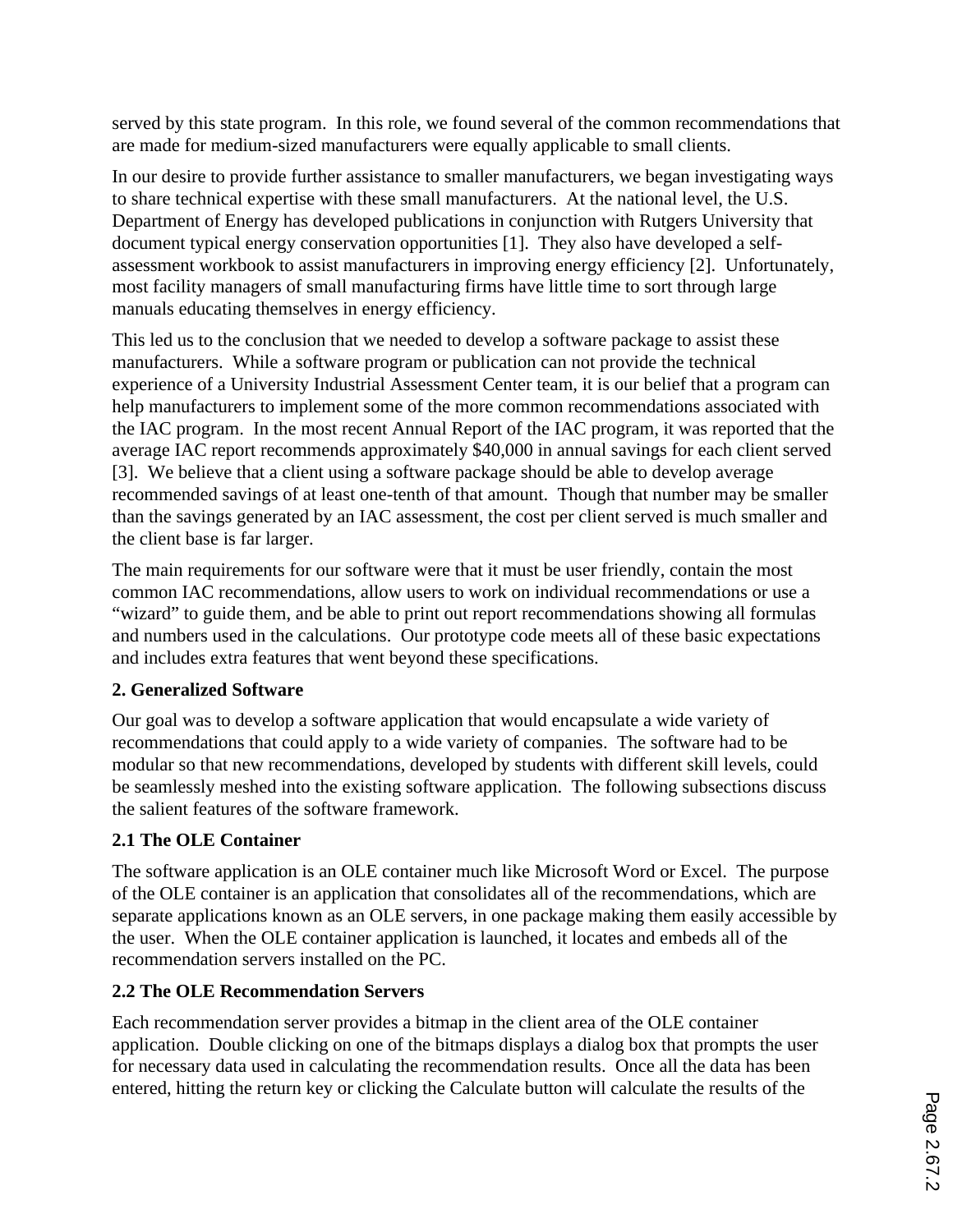recommendation displaying them in the dark gray edit boxes. If the data is changed after calculating the results, the Data Has Changed box on the dialog will be checked telling the user that the results shown are not for the current data. The dialog box also provides printing capability as well as a help file explaining the significance of all questions and results within the recommendation dialog.

# **2.3 Printing Recommendations**

The software prints a recommendation report that is identical to those the IAC would produce and present to a company. The report is generated from a Microsoft Word template file. Data and equations based on the user's input are inserted into the template to create a customized report. Using OLE, the application loads the template file in Microsoft Word and replaces the identifiers with the data and results in the dialog. The application then causes Microsoft Word to save the file under a new name and send it to a printer. Creating the recommendation reports in this manner allows for effortless modification to the recommendation report format. Changing the format of the report simply involves editing the Microsoft Word template file.



Figure 1: University of Maine Assessment Software application.

# **2.4 The Wizard**

The software offers a "wizard" for displaying the recommendations. The "wizard" will ask specific questions about the company. Depending on the answers, the "wizard" will embed only the recommendation servers pertaining to that company. If the "wizard" is not used the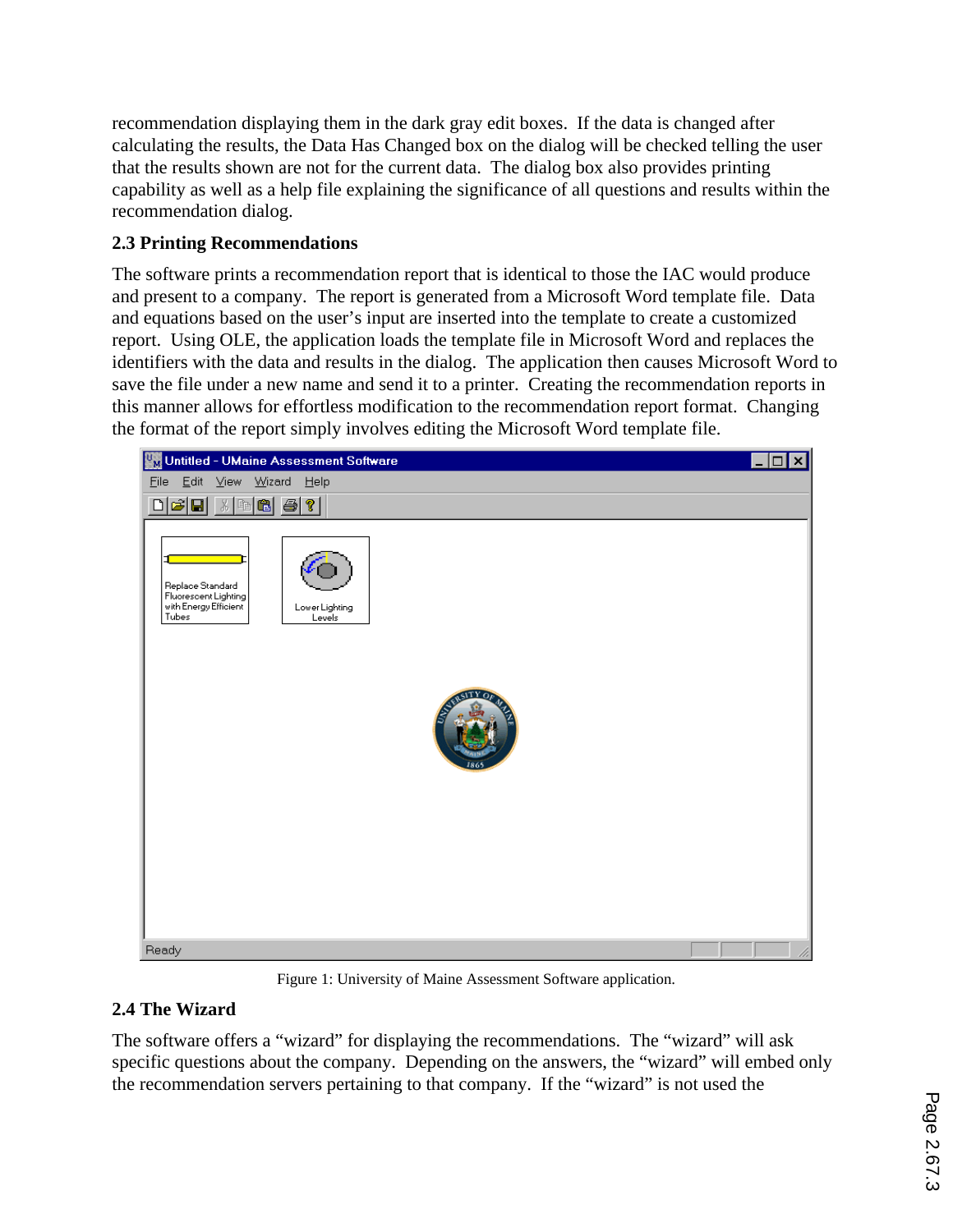application will embed all servers installed on the PC. The user will then be able to choose from any of the recommendations.

### **2.5 Modularity**

The architecture of the software is a completely modular. The container application, once developed, works with one recommendation or a number of recommendations. The development of the recommendation servers happens independently of other recommendation servers and does not affect the OLE container. If new recommendation servers are developed after a company has received the software, the new recommendation can simply be shipped to the company and installed on the PC. The new recommendation servers will be fully compatible with the container application. The software architecture also allows a custom application to be produced by sending only specific recommendation servers to a company.

### **3. Example Recommendation**

Some of the more common recommendations are those for lighting. One of these is Replace Standard Fluorescent Lighting with Energy Efficient Tubes. This section will show an example of the application while investigating the recommendation mentioned above. Figure 1 shows the OLE container application with two recommendations embedded. Double clicking on the Replace Standard Fluorescent Lighting with Energy Efficient Tubes recommendation bitmap will launch the OLE server active in-place and display the dialog box shown in Figure 2.

| Replace Fluorescent Lighting with Energy Efficient Tubes                                                                                                                                                        |                                                                   |                                | $\boldsymbol{\mathsf{x}}$ |
|-----------------------------------------------------------------------------------------------------------------------------------------------------------------------------------------------------------------|-------------------------------------------------------------------|--------------------------------|---------------------------|
| When using higher efficiency fluorescent tubes, less wattage is needed to produce the same amount of<br>light. The demand savings will equal the number of lamps multiplied by the wattage difference per lamp. |                                                                   |                                |                           |
| The consuption savings will equal the demand savings multiplied by the number of hours the fluorescent<br>lights are in use.<br>Anticipated Savings                                                             |                                                                   |                                |                           |
| Total number of lamps                                                                                                                                                                                           | 1956                                                              | Demand cost (\$/yr)            | 7950.09                   |
| Lamp wattage (kW)                                                                                                                                                                                               | 10.075                                                            | Total annual cost (\$/yr)      | 17405.3                   |
| Total operating time (hrs/yr)                                                                                                                                                                                   | 12080                                                             | Wattage of high eff lamp (kW)  | 10.06                     |
| Average kWH cost (\$/kWH)                                                                                                                                                                                       | 10.0634                                                           | Demand savings (\$/yr) =       | 1590.01                   |
| Demand charge (\$/kW-month)                                                                                                                                                                                     | 19.24                                                             | Consumption savings (\$/yr) =  | 1891.04                   |
| Consumption cost (\$/yr)                                                                                                                                                                                        | 9455.22                                                           | Total annual savings (\$/yr) = | 3481.05                   |
| Estimated cost of Immediate Implementation                                                                                                                                                                      |                                                                   |                                | Data has changed<br>п     |
| Cost of 1 high efficiency lamp (\$)                                                                                                                                                                             | 16.67                                                             |                                | Print                     |
|                                                                                                                                                                                                                 | If maintenance personnel replace the lights, labor charge is 0\$. |                                |                           |
| This results in a Total Estimated Implementation Cost (\$) =<br>6376.52                                                                                                                                         |                                                                   |                                | QK                        |
| Given the anticipated savings, the payback will take                                                                                                                                                            |                                                                   | 1.83<br>years.                 | Cancel                    |

Figure 2: Dialog box for Energy Efficient Tubes recommendation.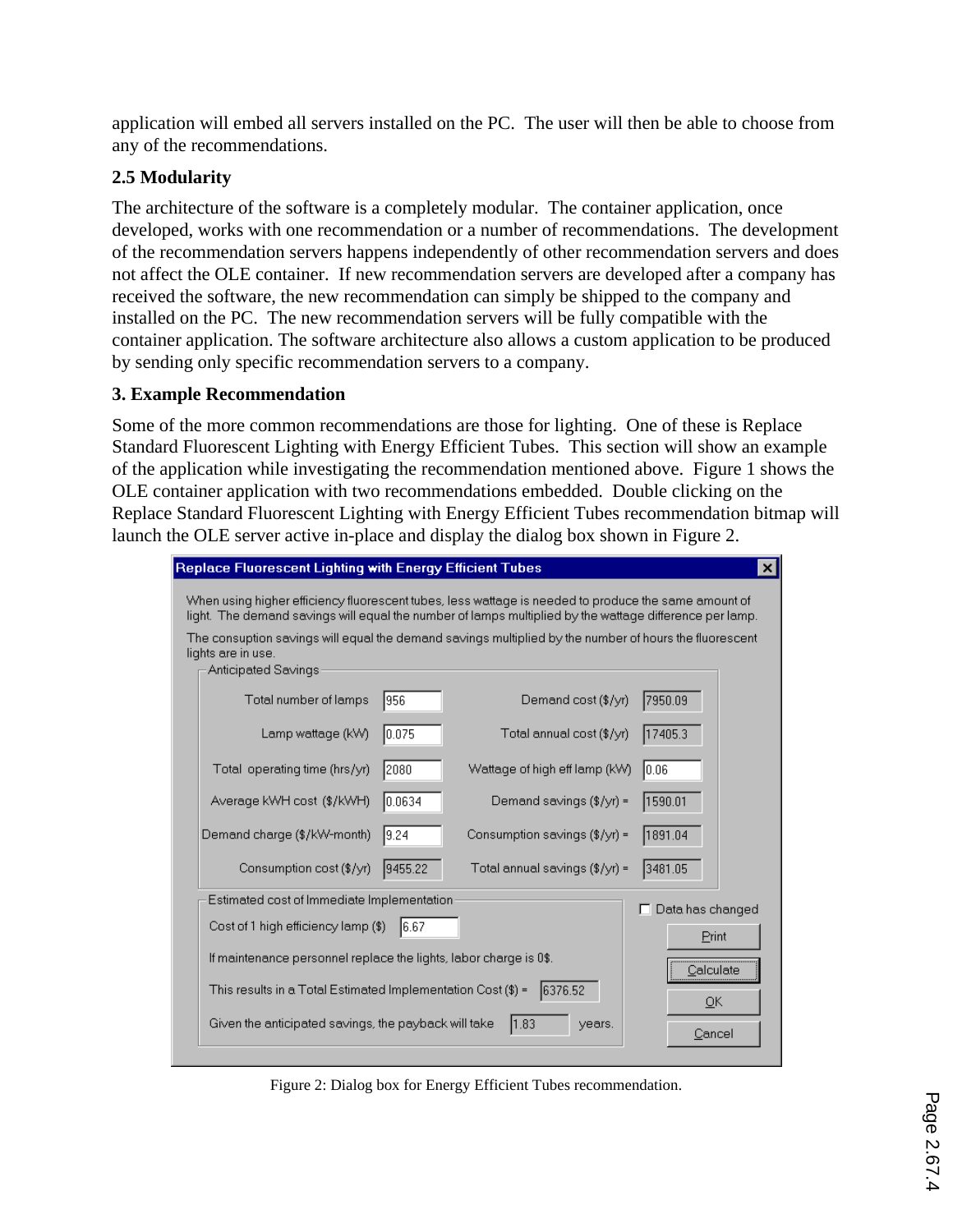Data is entered into the white edit boxes in the dialog . Hitting return or clicking the Calculate button after all data is entered, will update the dialog and display the savings and implementation costs in the gray edit boxes. Once this is done a recommendation report can be printed by clicking the Print button seen on the dialog in Figure 2. Appendix A-1 contains a print out of the report generated for this recommendation and the data given in Figure 2. Appendix A-2 shows the Microsoft Word template file that Word uses to generate the recommendation report. Notice the identifiers  $\sim P1$   $\sim$  through  $\sim P20$  $\sim$ . These are the identifiers that get replaced by the data in the dialog. It is clear from looking at the template that it would be very easy to modify the format of the report.

### **4. Conclusion**

The end result of the project was a software application that provides the following features: user-friendly interface, modularity, and customizability. With this free software package, companies that do not qualify for the IAC evaluations will now be able to benefit from an IAClike energy assessment. Future development of the servers will also provide an educational aspect for students. In developing more servers, the students will learn about energy savings in all areas of the industrial and business communities.

### **5. References**

[1] Muller, M.R., Simek, M., Mak, J., "Modern Industrial Assessments: A Training Manual", Rutgers University Press, 1996

[2] Muller, M.R., "A Self-Assessment Workbook for Small Manufacturers", Rutgers University Press, 1996

[3] Kirsch, W., Muller, M.R.," Annual Report for the Industrial Assessment Center Program", Rutgers University Press, 1996

[4] Brockschmidt, K., "Inside OLE", Microsoft Press, 1995

[5] Kruglinski, D., "Inside Visual C++", Microsoft Press, 1995

[6] Matteson, B., ed., "Microsoft Word Developer's Kit", Microsoft Press, 1995

# Appendix A-1

# **REPLACE STANDARD FLOURESCENT LIGHTING WITH ENERGY EFFICIENT TUBES**

# **Recommended Action**

Replace all standard fluorescent tubes with high efficiency tubes.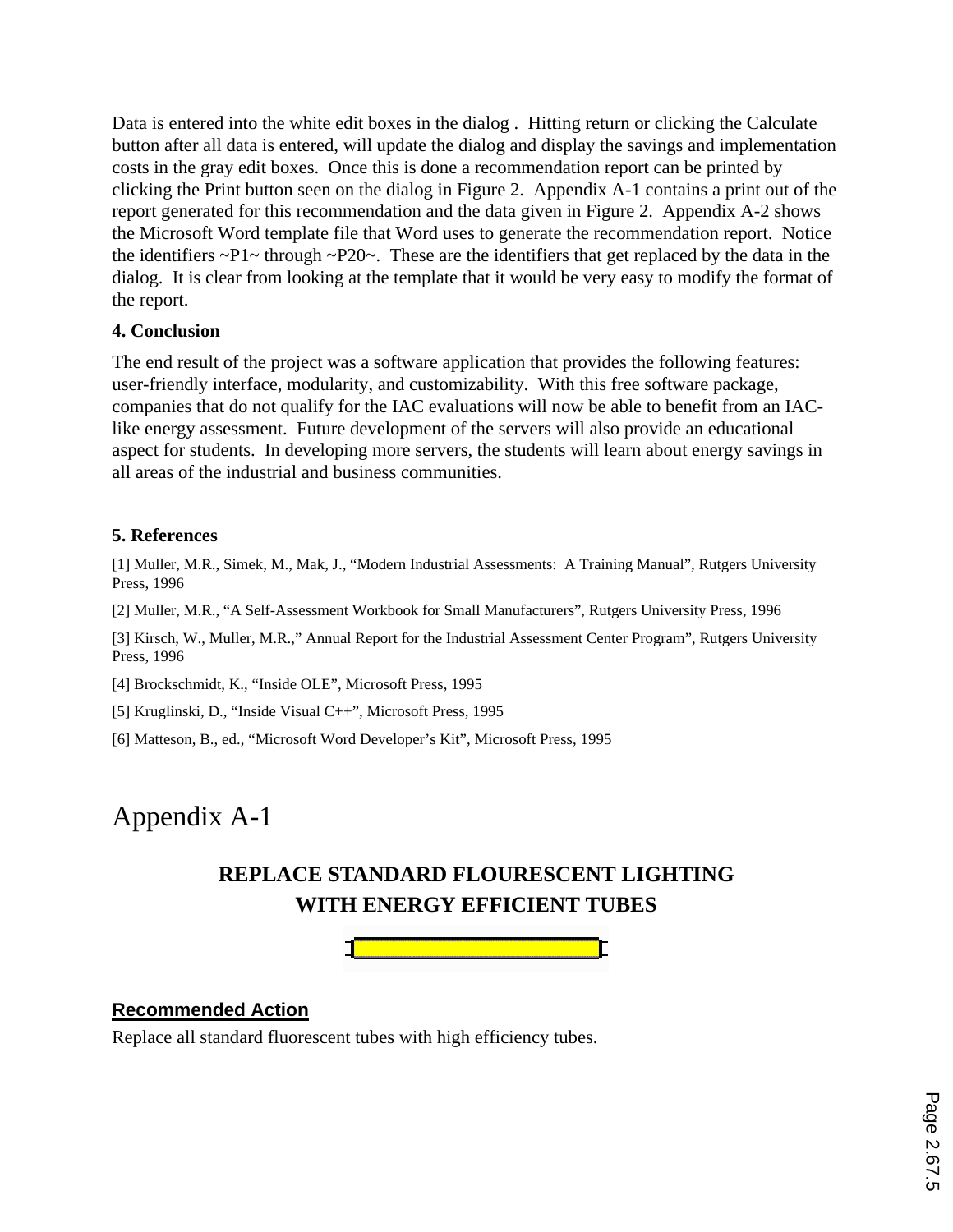# **Anticipated Savings**

The present lighting in the office and the plant consists of 956 of the 0.075 kWatt-8 ft. standard lamps. Assuming a ballast factor of 1.1 and noting that the lighting is on an average of 2080 hrs/yr, the power consumption (PC) and energy consumption (EC) by the 8 ft. tubes is:

 $PC = (956$  lamps x 0.075 kW/lamp) x 1.1 = 78.9 kW

 $EC = 78.9$  kW x 2080 hrs/yr = 164112 kWH/yr

With an average kWH cost of \$0.0634/kWH and a demand charge of \$9.24/kW-month. This amounts to a yearly cost of:

> Consumption Cost =  $(\$0.0634/kWH$ ) x  $(164,112 \text{ kW})$  kW $\frac{1}{yr}$  = \$10405/yr Demand Cost = 78.9 kW x  $(\$9.24/kW$ -month) x 12 months/yr =  $\$8748/yr$

> > Total Annual Cost =  $$19153/yr$

Using a higher efficiency tube, less wattage is needed to provide essentially the same amount of light. If a 0.060 kWatt high efficiency lamp is used there will be a savings of 15 watts per lamp.

> Demand Saving =  $956 \times .015 \text{ kW/amp} = 14.3 \text{ kW}$ Consumption Saving = 14.3 kW x 2080 hrs/yr = 29744 kWH/yr

Implementation of the efficient tubes would then provide a cost savings of:

Consumption Cost Savings =  $29744$  kWH/yr x  $$0.0634$ /kWH =  $$1886/yr$ Demand Cost Savings = 14.3 kW x (\$9.24/kW-month) x 12 months/yr =  $$1586/yr$ 

Total Annual Savings  $= $3472/yr$ 

### **Immediate Implementation**

The estimated cost of implementation of this recommendation is:

### **Materials**:

New Tubes:  $(956 \times $6.67) = $6377$ 

### **Labor**:

Can be replaced by maintenance personnel  $= $0$ 

Total Estimated Implementation  $Cost = $6377$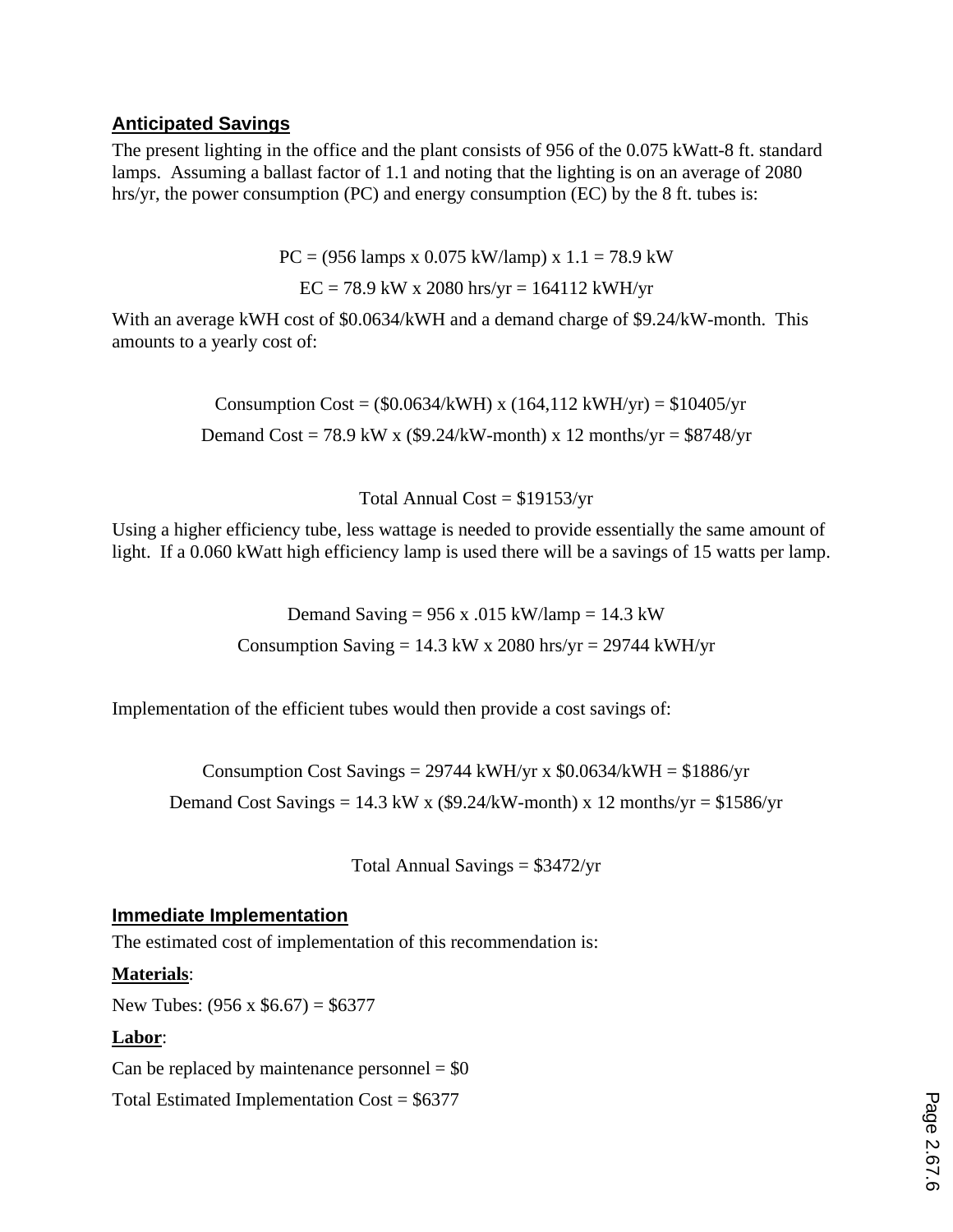Based on the above implementation cost and energy cost savings, the simple payback period for this recommendation is:

 $($6377$  implementation cost)/ $($3472/yr) = 1.8$  year payback

# **Appendix A-2**

# **REPLACE STANDARD FLOURESCENT LIGHTING WITH ENERGY EFFICIENT TUBES**



# **Recommended Action**

Replace all standard fluorescent tubes with high efficiency tubes.

# **Anticipated Savings**

The present lighting in the office and the plant consists of  $\sim P1$   $\sim$  of the  $\sim P2$  kWatt-8 ft. standard lamps. Assuming a ballast factor of 1.1 and noting that the lighting is on an average of  $\sim P3\sim$ hrs/yr, the power consumption (PC) and energy consumption (EC) by the 8 ft. tubes is:

> $PC = (-P1 - \text{lamps x} - P2 - \text{kW/lamp}) \times 1.1 = -P4 - \text{kW}$  $EC = -P4 - kW \times -P3 - hrs/yr = -P5 - kWh/yr$

With an average kWH cost of  $\sim P6-\frac{kWH}{2}$  and a demand charge of  $\sim P7-\frac{kW}{2}$  month. This amounts to a yearly cost of:

> Consumption Cost =  $(\$ \sim P6 \sim /kWH$ ) x ( $\sim P5 \sim kWH/yr$ ) =  $\$ \sim P8 \sim /yr$ Demand Cost =  $\sim P4 \sim kW \times (\$ \sim P7 \sim /kW$ -month) x 12 months/yr =  $\$ \sim P9 \sim /yr$

> > Total Annual Cost =  $\frac{10}{2}$  - P10 -/yr

Using a higher efficiency tube, less wattage is needed to provide essentially the same amount of light. If a ~P11~ kWatt high efficiency lamp is `used there will be a savings of ~P12~ watts per lamp.

> Demand Saving  $= \sim P1 - x \sim P12 - kW/$ lamp  $= \sim P13 - kW$ Consumption Saving =  $\sim$ P13 $\sim$  kW x  $\sim$ P3 $\sim$  hrs/yr =  $\sim$ P14 $\sim$  kWH/yr